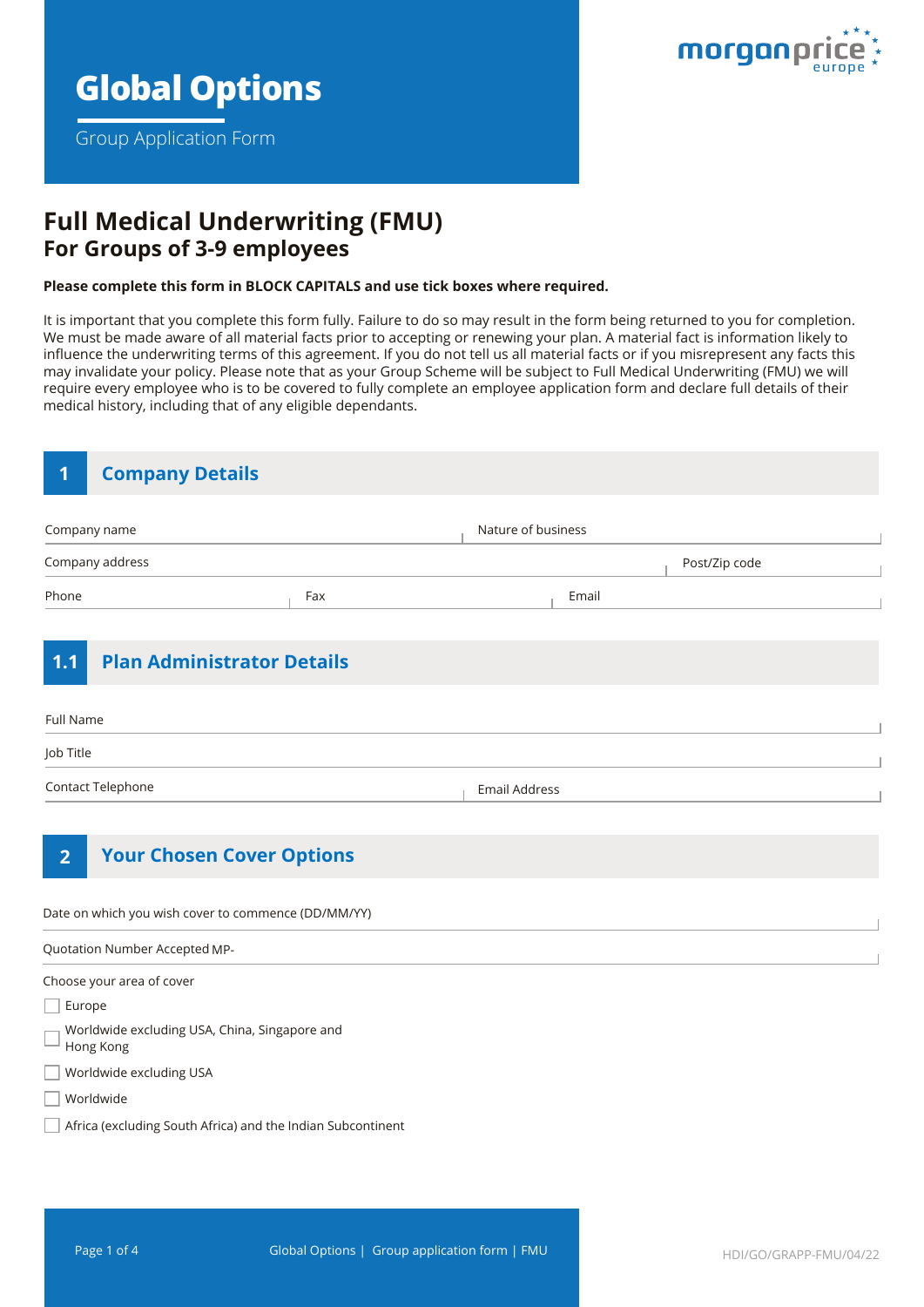

# **2 Your Chosen Cover Options** - continued

#### **Choose any additional modules you want to add to the core cover**

| Employees only<br>Employees and their eligible dependants<br><b>Payment Options</b><br>4<br>If YES Please explain the source and reasons                                                                                                                                                          | All members covered on a group policy must be included on a mandatory basis on the basis of this<br>application you must confirm on the below points in order for you application to be processed.<br>Will premium payment be made from a source other than the plan sponsor? |                                                             |  | Yes |  | No |  |
|---------------------------------------------------------------------------------------------------------------------------------------------------------------------------------------------------------------------------------------------------------------------------------------------------|-------------------------------------------------------------------------------------------------------------------------------------------------------------------------------------------------------------------------------------------------------------------------------|-------------------------------------------------------------|--|-----|--|----|--|
|                                                                                                                                                                                                                                                                                                   |                                                                                                                                                                                                                                                                               |                                                             |  |     |  |    |  |
|                                                                                                                                                                                                                                                                                                   |                                                                                                                                                                                                                                                                               |                                                             |  |     |  |    |  |
|                                                                                                                                                                                                                                                                                                   |                                                                                                                                                                                                                                                                               |                                                             |  |     |  |    |  |
|                                                                                                                                                                                                                                                                                                   |                                                                                                                                                                                                                                                                               |                                                             |  |     |  |    |  |
|                                                                                                                                                                                                                                                                                                   |                                                                                                                                                                                                                                                                               |                                                             |  |     |  |    |  |
|                                                                                                                                                                                                                                                                                                   |                                                                                                                                                                                                                                                                               |                                                             |  |     |  |    |  |
| <b>Eligibility of Cover</b><br>3                                                                                                                                                                                                                                                                  |                                                                                                                                                                                                                                                                               |                                                             |  |     |  |    |  |
|                                                                                                                                                                                                                                                                                                   |                                                                                                                                                                                                                                                                               |                                                             |  |     |  |    |  |
|                                                                                                                                                                                                                                                                                                   |                                                                                                                                                                                                                                                                               |                                                             |  |     |  |    |  |
| (For the avoidance of doubt, this would include amongst other things <b>but not limited</b> to climbing, horse riding,<br>cycling, mountain biking, contact sports etc either as an amateur or professional).<br>If you are in any doubt then you should disclose your sport or physical pastime. |                                                                                                                                                                                                                                                                               |                                                             |  |     |  |    |  |
| Do you or any of the persons to be included in this insurance take part in <b>any sport</b> or physical pastime?<br>Yes<br>No                                                                                                                                                                     |                                                                                                                                                                                                                                                                               |                                                             |  |     |  |    |  |
| <b>USD</b><br>GBP<br><b>EUR</b>                                                                                                                                                                                                                                                                   |                                                                                                                                                                                                                                                                               |                                                             |  |     |  |    |  |
|                                                                                                                                                                                                                                                                                                   | Please specify the currency in which you wish to pay premiums and receive benefits                                                                                                                                                                                            |                                                             |  |     |  |    |  |
| 10% co-insurance on all out-patient claims<br>20% co-insurance on all out-patient claims                                                                                                                                                                                                          |                                                                                                                                                                                                                                                                               |                                                             |  |     |  |    |  |
| $$100$ \ \$250<br>\$500<br>\$1000<br>$$2000$    <br>\$5000<br>∣ Nil                                                                                                                                                                                                                               |                                                                                                                                                                                                                                                                               |                                                             |  |     |  |    |  |
|                                                                                                                                                                                                                                                                                                   | Please select the annual excess that you wish to apply to your group policy                                                                                                                                                                                                   |                                                             |  |     |  |    |  |
|                                                                                                                                                                                                                                                                                                   |                                                                                                                                                                                                                                                                               |                                                             |  |     |  |    |  |
|                                                                                                                                                                                                                                                                                                   |                                                                                                                                                                                                                                                                               | Psychiatric Cover                                           |  |     |  |    |  |
|                                                                                                                                                                                                                                                                                                   | (For residents of Hong Kong only)                                                                                                                                                                                                                                             | Optical Level 2                                             |  |     |  |    |  |
|                                                                                                                                                                                                                                                                                                   | Hong Kong Reduced Hospital Network                                                                                                                                                                                                                                            | Optical Level 1                                             |  |     |  |    |  |
| Physiotherapy Level 3<br><b>Enhanced Routine Chronic</b>                                                                                                                                                                                                                                          | Reduce Routine Maternity<br>Additional Alternative Therapies                                                                                                                                                                                                                  | <b>Wellness and Dental</b>                                  |  |     |  |    |  |
|                                                                                                                                                                                                                                                                                                   | Enhanced Routine Maternity Level 2                                                                                                                                                                                                                                            | Out-Patient Module 2<br><b>Reduced Out-Patient Benefits</b> |  |     |  |    |  |
|                                                                                                                                                                                                                                                                                                   |                                                                                                                                                                                                                                                                               |                                                             |  |     |  |    |  |
| Physiotherapy Level 1<br>Physiotherapy Level 2                                                                                                                                                                                                                                                    | Enhanced Routine Maternity Level 1                                                                                                                                                                                                                                            | Out-Patient Module 1                                        |  |     |  |    |  |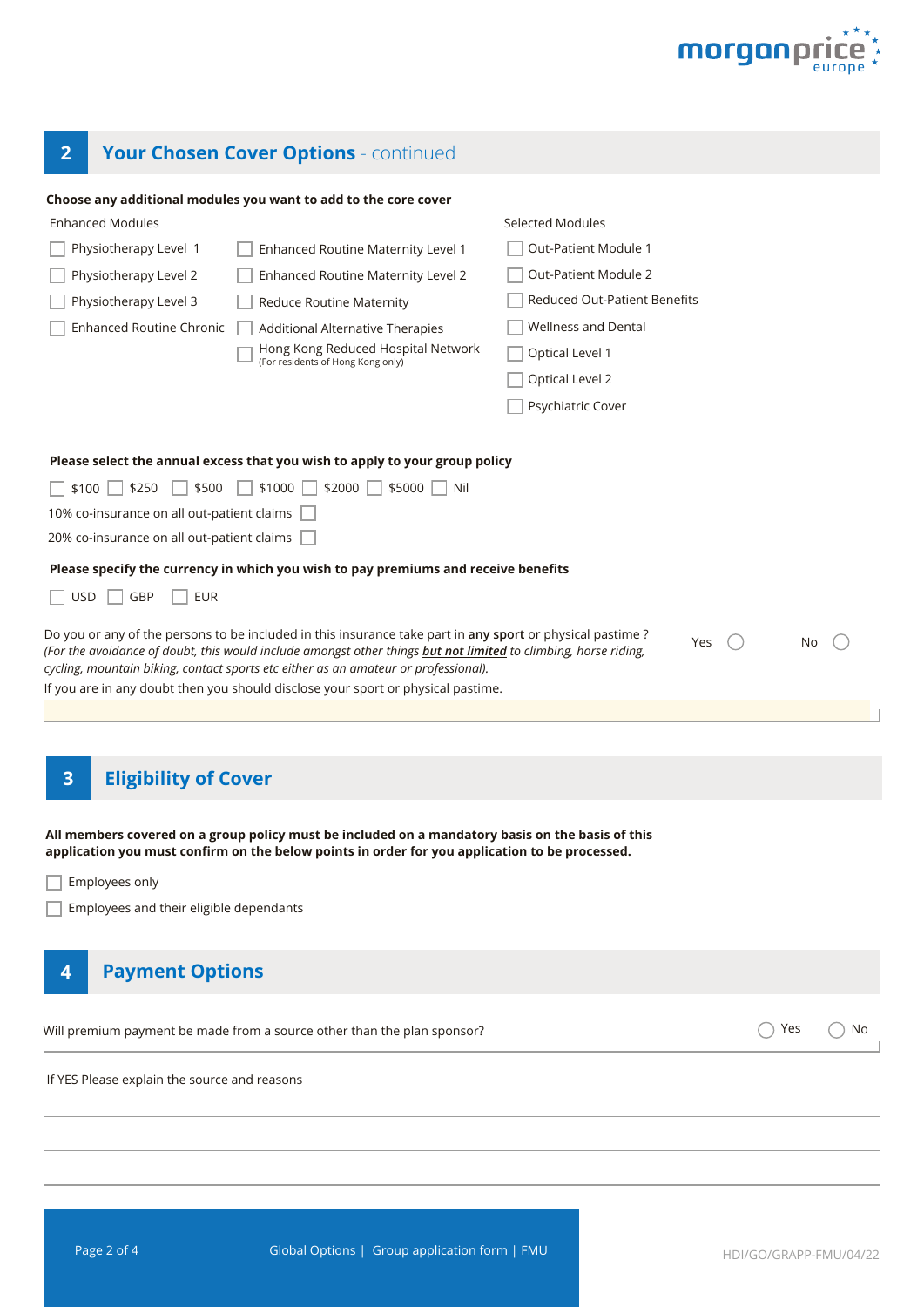

| How will you be paying your premium? (Your final invoice will reflect this)                                              | Bank Transfer* |               |               |        |
|--------------------------------------------------------------------------------------------------------------------------|----------------|---------------|---------------|--------|
| * Charges may apply. Bank Transfer options are only available for annual payments.                                       | Credit Card*   |               |               |        |
| Premium Payment Frequency (Your final invoice will reflect this)<br>* Premium loadings may apply for non annual payments | Monthly ।      | ( ) Quarterly | ) Semi-Annual | Annual |

### **5 Declaration**

I declare that I am authorised by the Company to enter into this Contract of Insurance. I further declare that after full and resonable enquiry and to the best of my knowledge and belief, that the statements made by me on this application form together with any supplementary information forming part of this application are full, true and correct. I understand that any changes to the information I have provided which take place between the time this form is completed and the time coverage become effective, must be notified in writing to the Insurer prior to the effective date of this coverage and failure to do so may result in the rejection of a claim or cancellation of the policy.

Please ensure that prior to entering into this Contract of Insurance you have been provided with, and have read, the terms and conditions that will apply to you as the Policyholder, and any eligible insured person enrolled on this policy. If you do not understand any aspect of the terms and conditions, you should contact Morgan Price (Europe) ApS or your broker prior to signing this application.

| Authorised Signature                | Date |  |
|-------------------------------------|------|--|
| Name of Signatory                   |      |  |
| For and on Behalf of (Company Name) |      |  |
| Position                            |      |  |

## **6 Data Protection & General Data Protection Regulations**

The data protection law in the UK changed on 25 May 2018. This paragraph sets out how we process your data and your rights under the new laws, although you should refer to the Morgan Price (Europe) ApS Privacy Notice at [www.morgan-price.eu/privacy-policy](http://www.morgan-price.com/privacy-policy) for further details.

Morgan Price (Europe) ApS together with its insurance partners, are the joint controller and processor of your personal data (the insurance partner of your policy will be advised to you when you purchase the cover). We will collect your personal data including, but not limited to, special categories of Personal Data about you (this includes details about your sex, ethnicity, age, and information about your health and medical conditions). We respect your privacy and we are committed to protecting your personal data.

This notice aims to give you information on how we collect and process your personal data when using our insurance services, including any data you may provide when you purchase our insurance products or services. Personal data, or personal information, means any information about an individual from which that person can be identified. It does not include data where the identity has been removed (anonymous data). Where we need to collect personal data by law, or under the terms of an (insurance) contract we have with you and you fail to provide that data when requested, we may not be able to perform the contract we have or are trying to enter into with you or provide the insurance services to you (for example, to provide you with medical claims insurance services). In this case, we may have to cancel the insurance product or insurance service you have with us but we will notify you if this is the case at the time. We will only use your personal data when the law allows us to. Most commonly, we will use your personal data in the following circumstances:

- Where we need to perform the insurance contract we are about to enter into or have entered into with you;
- Where we need to assess any medical conditions, claims and health data to perform our obligations under the Insurance Contract;
- Where it is necessary for our legitimate interests (or those of a third party) and your interests and fundamental rights do not override those interests; • Where we need to comply with a legal or regulatory obligation.

We will only use your personal data for the purposes of providing insurance products and services unless otherwise indicated to you. We may have to share your personal data with our insurance partners, which may include reinsurers, insurance intermediaries, third party medical claims administrators and other related parties to satisfy our contractual and legal obligations under the Insurance Contract (policy terms).

Many of our external third parties are based outside the European Economic Area (EEA) so their processing of your personal data will involve a transfer of data outside the EEA. Whenever we transfer your personal data out of the EEA, we ensure a similar degree of protection is afforded to it by ensuring